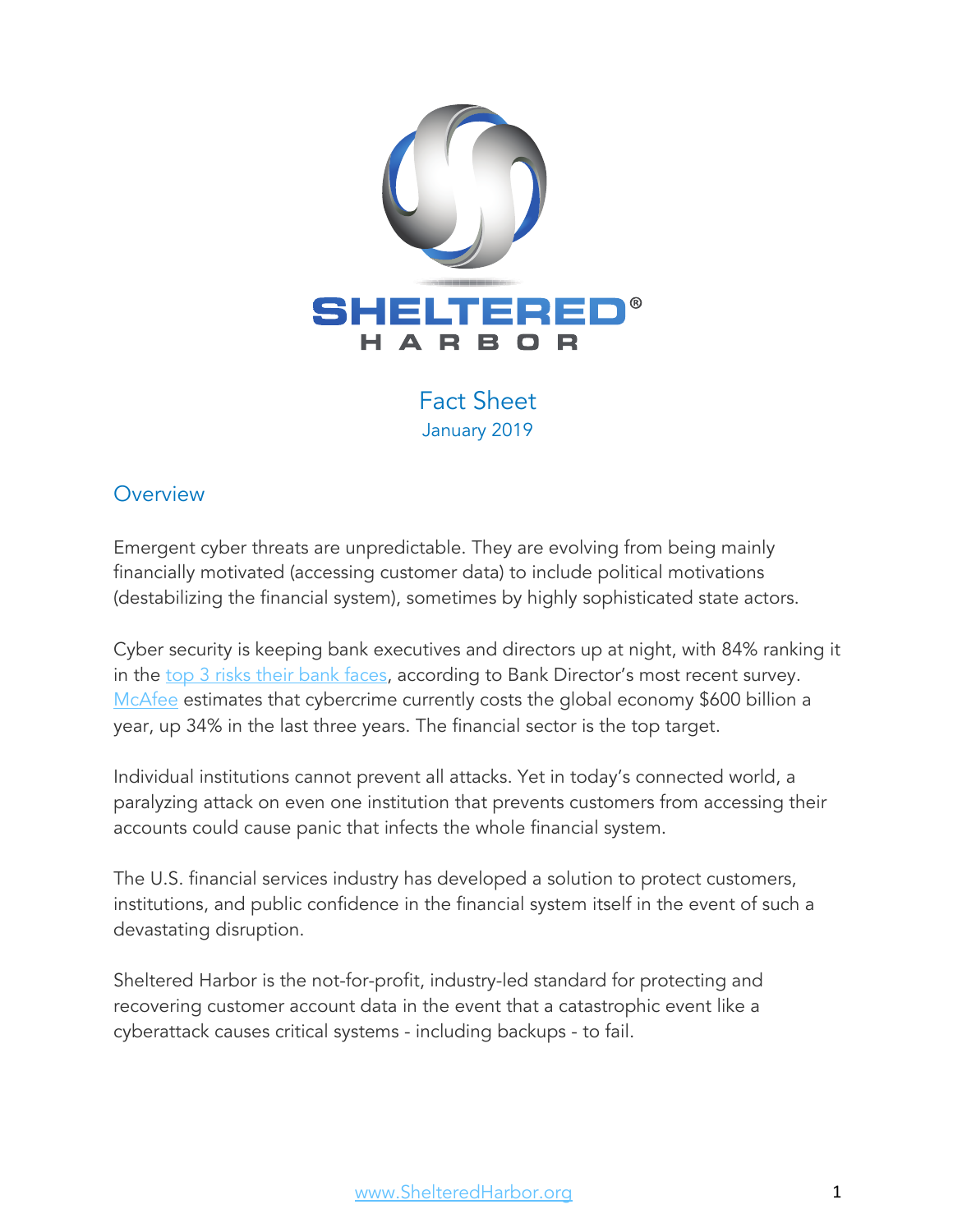# Industry Adoption

Sheltered Harbor is currently open to U.S. banks, credit unions, broker-dealers, asset managers, and service providers of all sizes, and already has a critical mass of industry adoption.

As of January 2019, participants hold:

- 70% of U.S. deposit accounts
- 55% of U.S. retail brokerage client assets

## How it Works: Three Pillars

#### Data Vaulting

Institutions back up critical customer account data each night in the Sheltered Harbor standard format, either managing their own vault or using their service provider.

The data vault is encrypted, unchangeable, and completely separated from the institution's infrastructure, including all backups.

#### Sheltered Harbor Resiliency Planning

Institutions prepare the business and technical processes and key decision arrangements to be activated in the case of a Sheltered Harbor event; where all other options to restore critical systems - including backups - have failed.

They also designate a restoration partner so that if the Sheltered Harbor Resiliency Plan is activated, the partner can recover data from the vault to restore customer funds access as quickly as possible while the institution works to get back online.

#### **Certification**

Certification is a critical component of the Sheltered Harbor initiative. Participants adopt a robust set of prescribed internal controls and perform professional audits to ensure compliance.

Upon successful completion of the Data Vaulting requirements, the institution will be awarded a certification seal, communicating to the public that customer account data is protected.

# Sheltered Harbor the Organization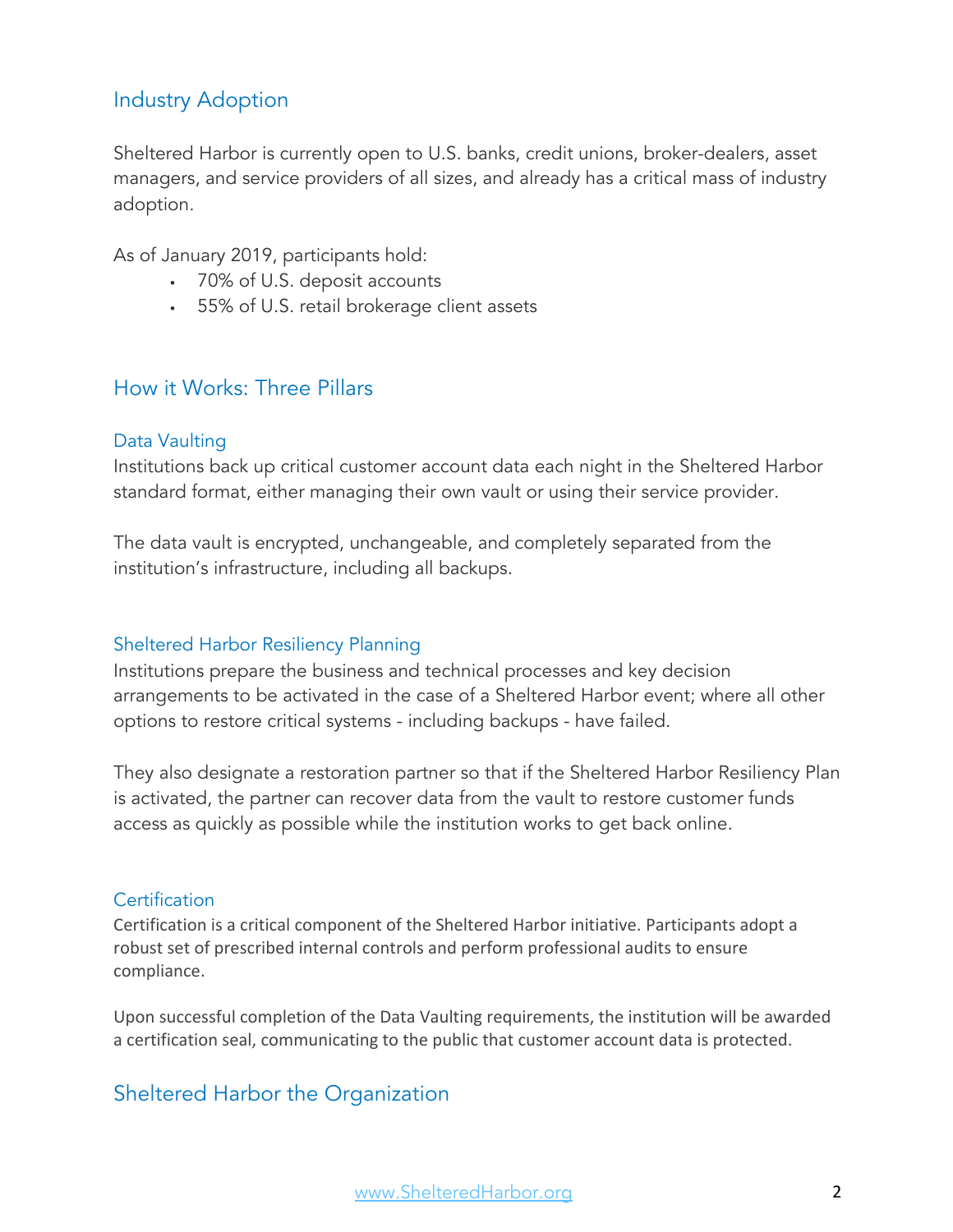### **Origins**

Sheltered Harbor emerged out of a series of public-private cybersecurity simulations run by the U.S. Treasury Department known as the Hamilton Series. The conclusion of the exercises was that the financial services industry - and the US economy - could be vulnerable if an attack disabling an individual institution leads to large-scale customer panic.

So leading financial institutions, industry trade groups and large service providers established the Sheltered Harbor initiative to create a system-wide resiliency standard for the scenario in which a financial institution loses its operational capabilities.

#### **Structure**

Sheltered Harbor is a not-for-profit LLC, structured as a subsidiary of FS-ISAC (Financial Services Information Sharing and Analysis Center) with an independent board of directors.

It has a core team whose primary functions are to establish the standard, promote adoption to the industry, support implementation, and ensure adherence.

### Ecosystem

From the beginning, Sheltered Harbor has enjoyed critical industry support from financial institutions, clearing houses, core processors and industry trade associations including:

- American Bankers Association (ABA)
- BITS, Bank Policy Institute (BITS/BPI)
- Credit Union National Association (CUNA)
- Financial Services Forum (FSF)
- Financial Services Information Sharing and Analysis Center (FS-ISAC)
- Independent Community Bankers of America (ICBA)
- National Association of Federal Credit Unions (NAFCU)
- Securities Industry and Financial Markets Association (SIFMA)
- The Clearing House (TCH)

More than one hundred subject matter experts collaboratively designed the solution. The initiative continues to support multiple workstreams, leveraging up to two hundred subject matter experts and industry professionals at any one time, who work together to ensure the Sheltered Harbor model is the gold standard in sector resiliency.